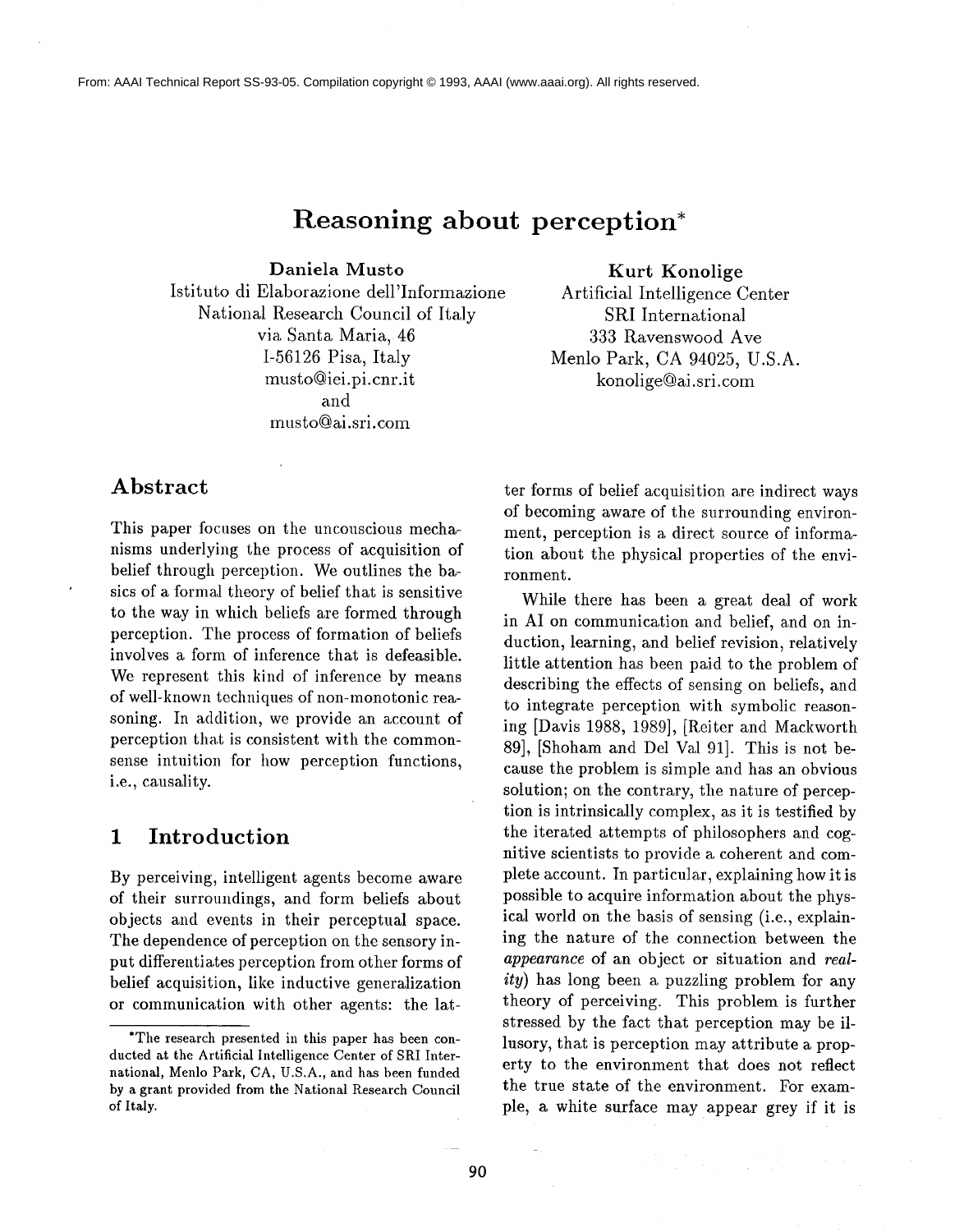observed when it is in shadow. In this case, simply on the basis of the sensory information, a perceiving agent might come to believe that the surface actually is grey, and behave accordingly. Experiments conducted on human agents show that we do as well as possible, given the knowledge we have, to discriminate between illusory and veridical perception (e.g., see [Rock 83] and [Flavell 86]). Therefore, understanding the nature and the limits of human perception can provide useful insights for modelling and building autonomous agents that appropriately act in the environment.

The theory proposed by the philosopher [Pollock 74] provides at least a partial solution to the problem of perception, and we draw from it. According to such a theory, perceiving that something is the case gives us a *logical 1* presumption for assuming that what is perceived is really occurring in the physical world. Such a logical presumption leads us to acquire a belief, provided that we do not simultaneously hold additional information that constitutes a *defeater* for the logical presumption (see Section 2). Therefore the process of acquisition of belief through perception is seen as a particular kind of defeasible inference. This process seems effortless to us only because, unlike other forms of reasoning, it is primarily an *uncouscious* process.

This paper describes our attempt to formalize such a theory of perceiving within a theory of belief, and to integrate the formal account so derived with the commonsense intuition for how perception works (i.e., the *causal* nature of perception [Grice 61], [Cox 85]). The focus of the paper is therefore on *normative* questions about what are the aspects of our perceptual experience that justify us in believing. At the same time, the present discussion provides a *descriptive* account of those aspects of our experience that make perception a source of evidence about the external world.

### **2 Modeling perception**

The following example illustrates the crucial aspects that must be taken into consideration to provide a realistic model of perception.

Suppose that an agent  $S$  sees that a statue is red. Then, simply on the basis of the sensor information he acquires, S might come to believe that the statue actually is red. This, in practice, occurs whenever  $S$  does not hold any additional belief concerning the color of the statue and/or the conditions of observation. However, if  $S$  also has information that there is a red light shining on the statue, then even though the statue appears red to him, he may be unwilling to believe that the statue is red, knowing that a white statue would still appear red under a red light. Similarly, if S has good reasons to believe that the color of the statue is white (e.g., because  $S$ has been told this way by someone on whom he relies), then even if the statue appears red to him, he is unwilling to ascribe to the statue a color other than white. In this case  $S$  rejects the content of perception as illusory, and acquires the belief that the conditions of observation are abnormal.

Therefore, perceiving gives to S a *prima facie* reason for believing that what he observes reflects the true state of the environment. However, since beliefs are not acquired in isolation,  $S$  accepts the content of perception as a belief only if he does not believe something that may constitute a *defeater* for the prima facie reason represented by perception. In particular,  $S$  may recognize the presence of such a defeater on the basis of his knowledge of the relevant causes of perceptual error, and on the reasons he has for trusting his current beliefs.

This character of the perceptual process is summarized by the following principle:

Default Perceptual Rule *I normally believe in the content of my perception, unless I have reason to believe that there is something causing an abnormality in the perceptual process.*

<sup>1</sup>The term *logical is* used as **opposed to** *contingent.*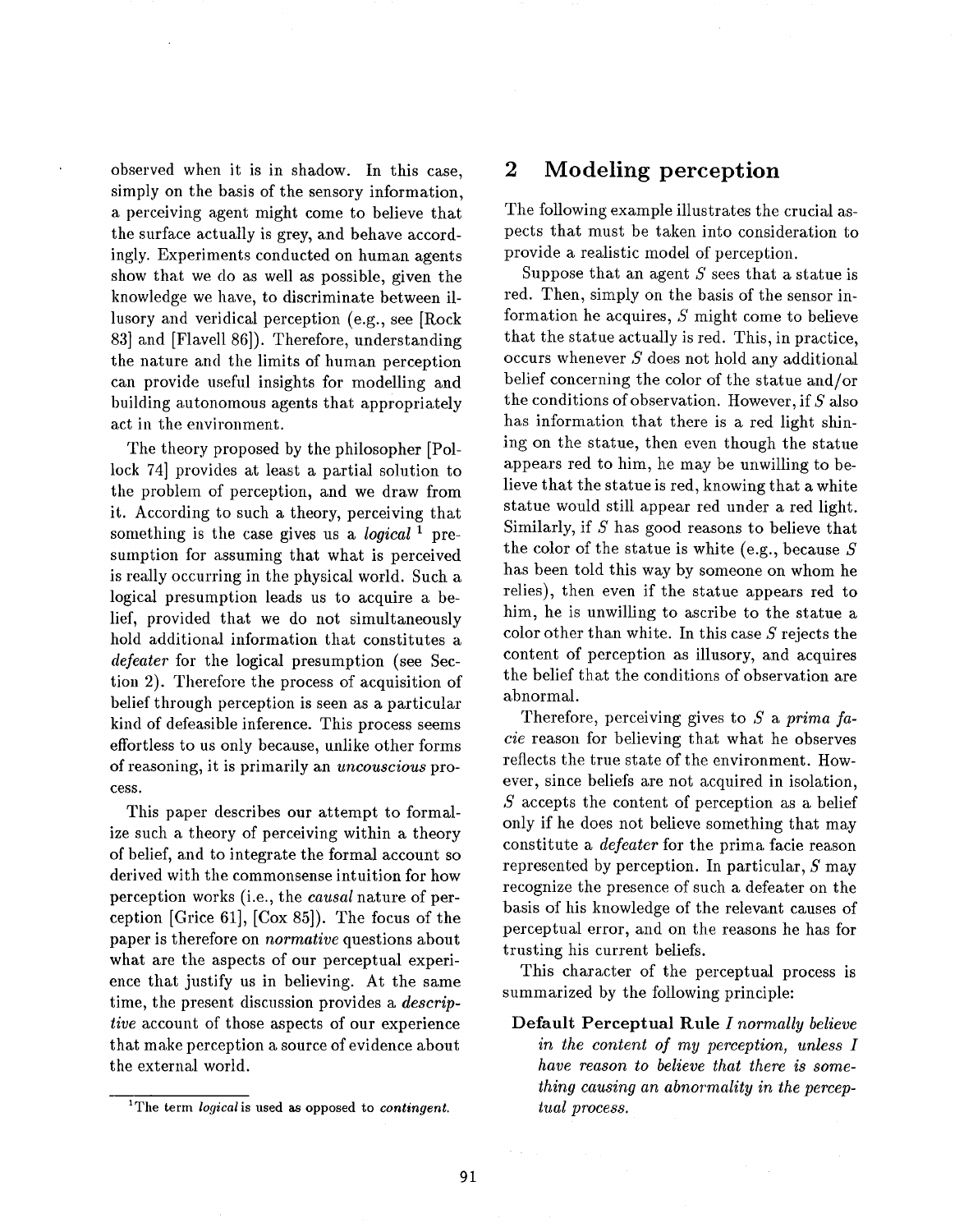The full formalization of this principle would involve understanding and representing the nature of causation, and in our preliminary work we have not attempted to do this. Rather, we have left causation as an informal concept, and given a simple translation into a nonmonotonic logic of belief, autoepistemic logic [Moore 87].

## **3 A formal theory of perception and belief**

A perceptual attribute is any property of physical objects or events whose presence or absence can be detected directly by sensing. Examples of perceptual attributes are *spatial* attributes, like shape, size and location, and *non-spatial* attributes, like color, temperature, and weight. Attributes like "belonging-to", or "flammable", whose presence or absence cannot be judged simply by sensing, are not included in the set of perceptual attributes.

Let  $\alpha$  be any atomic statement concerning a perceptual attribute. In particular,  $\alpha$  can be any *existential statement,* like: " there is a doorway", "there is an object on my left"-, or any *attributive statement,* like: "the door is open", "the box is close to the wall"-. To express the fact that a statement  $\alpha$  is perceived we introduce a modal operator  $P$ : the intended meaning of  $P\alpha$  is that  $\alpha$  is a current perception of the agent. The following axiom holds:  $P\alpha \wedge P\alpha' \supset P(\alpha \wedge \alpha').$ 

By using epistemic concepts for representing defaults [Konolige 87], the Default Perceptual Rule of Section 2 can be expressed by the following logical statement:

$$
P\alpha \wedge \neg def_{P\alpha \supset \alpha} \supset \alpha \tag{1}
$$

where  $def_{P\alpha\supset\alpha}$  represents the existence of defeaters for the implication  $P\alpha \supset \alpha$ . There are two classes of defeaters for the implication  $P\alpha \supset \alpha$  [Pollock 74]: (i) the belief that  $\neg \alpha$ , and (ii) the belief that there are abnormal conditions in perceiving that  $\alpha$ . The first is a *type* 

I defeater because it direct contradicts the conclusion of the statement  $P\alpha \supset \alpha$ ; the second is *a type* Hdefeater, because it represents a reason for not believing that  $P\alpha \supset \alpha$  without contradicting  $\alpha$ .

Let  $\phi_{\alpha}$  denote the presence of abnormal conditions for perceiving that  $\alpha$ . An abnormal condition may be either *personal,* i.e. a fact about the agent, like: " I'm partially blind on my lateral side", "I'm moving very fast", "I'm very far from the object that I'm perceiving"-, or *environmental,* i.e. a fact about a specific object or event perceived or about the general circumstances, like: "the view of the object is partially occluded", "the room is illuminated by a blue light"-. The knowledge of the presence of an abnormal condition may be part of the beliefs already held by the agent when he perceives, or may be acquired through current observations. For example, the agent may recognize the presence of an abnormal condition for perceiving the color of an object if he observes that the object is situated behind a colored glass wall, and knows that a filter may produce the appearance of a colored object even when the object is white.

Assume that the agent is aware of the normal causation rule for perceiving that  $\alpha$  (see (2) below), and, possibly, of the existence of some specific abnormal condition (say,  $\theta_{\alpha,i}$ ). Then the agent is aware of the following causal rules [Konolige 92]:

$$
\alpha \wedge \neg \phi_{\alpha} \to P\alpha \tag{2}
$$

$$
\theta_{\alpha,i} \to \phi_{\alpha} \tag{3}
$$

Here the arrow represents a causal statement, so the first expression could be read as " $\alpha$ , in the absence of defeaters for  $\alpha$ , causes the perception of  $\alpha$ ."

Such causal rules can be mapped into ordinary material implications, as follows (for brevity, we omit the proof):

1. Each abnormal condition rule  $\theta_{\alpha,i} \rightarrow \phi_{\alpha,i}$ corresponds to the implication  $\theta_{\alpha,i} \supset \phi_{\alpha}$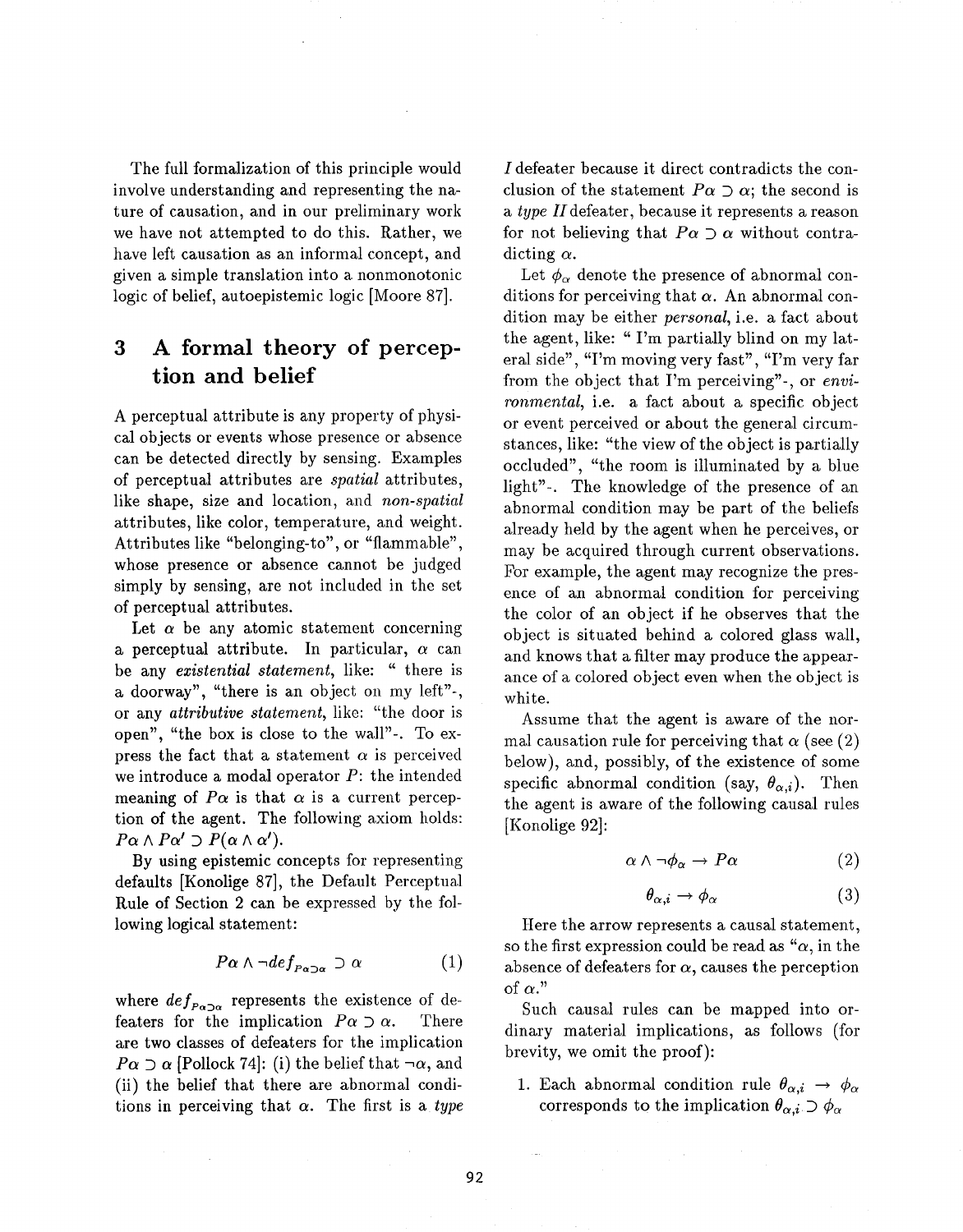- 2. the normal causation rule  $\alpha \wedge \neg \phi_{\alpha} \rightarrow P\alpha$ corresponds to the following set of implications:
	- (a)  $P\alpha \wedge \neg def_{P\alpha \supset \alpha} \supset \alpha$

$$
(b) \neg \alpha \supset def_{P \alpha \supset G}
$$

(c)  $\phi_{\alpha} \supset def_{P_{\alpha}}$ 

Finally, we need the assumption that in the absence of other information, the normal conditions of perception hold and that no defeaters arise. We can express this in autoepistemic logic by:

$$
\neg L\phi_{\alpha} \supset \neg \phi_{\alpha} \tag{4}
$$

$$
\neg Ldef_{P\alpha \supset \alpha} \supset \neg def_{P\alpha \supset \alpha} \tag{5}
$$

To summarize, a logical theory modeling the acquisition of the belief that  $\alpha$  by perceiving that  $\alpha$  is defined by the following axioms:

- 1.  $P\alpha \wedge \neg def_{P\alpha \supset \alpha} \supset \alpha$ 2.  $\neg Ldef_{P\alpha\supset\alpha} \supset \neg def_{P\alpha\supset\alpha}$ 3.  $\neg \alpha \supset def_{P_{\alpha} \supset \alpha}$ 4.  $\phi_{\alpha} \supset def_{P_{\alpha} \supset \alpha}$ 5.  $\neg L\phi_\alpha \supset \neg \phi_\alpha$ 6.  $\theta_{\alpha,1} \supset \phi_{\alpha}$
- $7. \ldots$
- 8.  $\theta_{\alpha,n} \supset \phi_{\alpha}$

#### **4 Conflicts**

There is always the possibility that different sources of information will be in conflict, e.g., memory and perception; or even that the perceptual process itself will give rise to information that tends to be contradictory. We have formulated the following sets of formal defeat rules to implement the Default Perceptual Rule given in Section 2. As an example, let  $\alpha$  be the statement "the wall is blue".

- **R1.**  $[P\alpha$  while by default  $\neg \alpha$ . For example, the agent holds the statement  $-L\alpha \supset \neg \alpha$ (i.e., "normally a wall is not blue"). In this case, differently from the case in which  $\neg \alpha$ is a categorical belief<sup>2</sup>, the default assumption that  $\neg \alpha$  is not a sufficient reason to deny the acquisition of  $\alpha$  by (1). In particular, it does not provide a type I defeater for  $(1)$ .
- **R2.**  $\left[Pa \right]$  while by default  $\beta$ , where  $\beta$  asserts an abnormal condition for observing that  $\alpha$ . For example, the agent holds the statement  $\neg L\neg \beta \supset \beta$  (e.g., "Normally this environment is illuminated by a blue light"), together with the information  $\beta \supset \phi_{\alpha}$ . In this case, even if  $\beta$  is only a default assumption,  $\beta$  becomes a reason to deny the acquisition of  $\alpha$  by (1). In particular,  $\beta$ provides a type II defeater for  $(1)^3$ .
- **R3.** [ $P\alpha$  while simultaneously  $P\gamma$ , where  $\gamma$  asserts an abnormal condition for observing that  $\alpha$ ]. For example, the agent perceives that "the wall is behind a glass wall"  $(\gamma_1)$ and that "the glass wall is blue"  $(\gamma_2)$ . In this case,  $P(\gamma_1 \wedge \gamma_2)$  becomes a reason to deny the acquisition of  $\alpha$  by (1)<sup>4</sup>.

These rules take care of the key cases in which defaults wilt conflict and the causal structure of the perceptual process can be used to adjudicate among them.

### **5 Applications**

In this paper we have investigated the defeasible nature of the perceptual process. The follow-

<sup>&</sup>lt;sup>2</sup>A categorical belief is an incorrigible justified belief, whereas a default assumption is only a prima facie justified belief [Pollock 74]. A categorical belief cannot be overridden.

<sup>&</sup>lt;sup>3</sup>Note that it is immediately obvious that  $\beta$  is a type II defeater for (1) only when  $\beta$  is a categorical belief.

<sup>&</sup>lt;sup>4</sup>Note that  $P\alpha$  cannot be a reason to deny the acquisition of  $\gamma_1$  by  $P\gamma_1$  because of the content of the causal rules.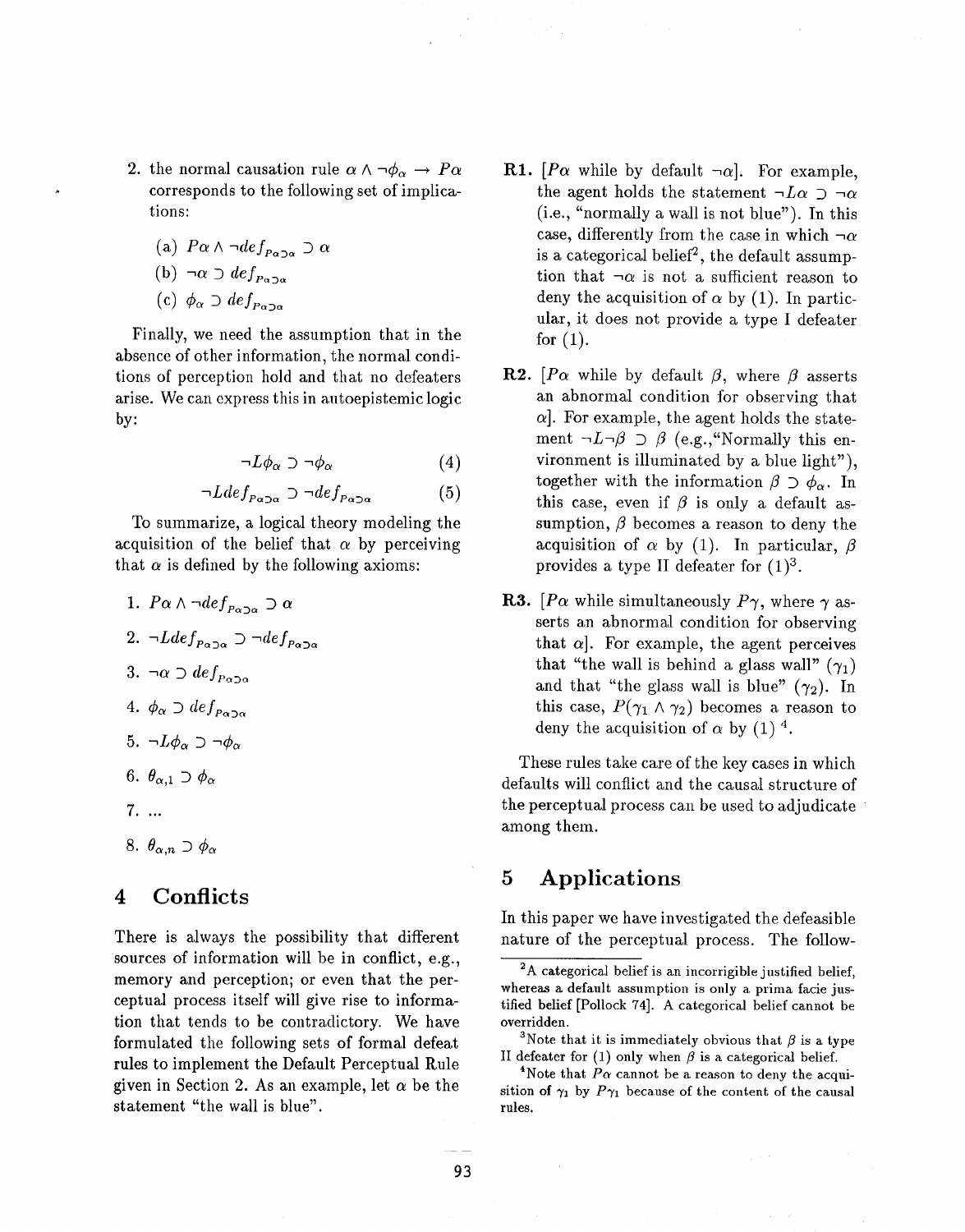ing example illustrates that the ability to reason about the defeasible nature of perception may be crucial for autonomous mobile robots operating in real-world unstructured environments.

Let  $F$  be a mobile robot that navigates in an office environment.  $F$  is equipped with ultrasonic sonar sensors to perceive the environmeat, and has the goal of entering in a particular office, say office J1. In order to find the target office,  $F$  uses a map of the environment, which describes the topology of the building, and senses his surroundings with the sonars to detect openings that correspond to office doors. Due to the physical characteristics of the sonars,  $F$  is unable to distinguish whether there is a wall or an open doorway that is occluded by a stationary person: both situations, in fact, produce the same sonar readings that indicate that there is a straight surface in the proximity of F. The errors introduced by the robot movements preclude to  $F$  an accurate localization of the door by using the map. Therefore, if there is a person at the entrance of the office J1 when  $F$  approaches that office (or if a person is at the entrance of an office that precedes office J1),  $F$  may lost his target doorway and fails. To overcome this problem without requiring the intervention of a human agent that points out perceptual errors,  $F$  must be endowed with the ability to recognize the possibility of an illusory perception of a wall. This can be accomplished (a) by providing  $F$  with explicit information about his own perceptual skills and about the relevant causes of his perceptual errors, and (b) by allowing  $F$  to question his perceptions on the basis of additional information he already holds or comes to acquire. In particular,  $F$  may use a priori knowledge of the office topology to form the expectation that he will find a doorway when he is in the proximity of the office J1. If he does not perceive the doorway within a certain distance tolerance according to his supposed location, he must replan his activity. For example, F may decide to go back down the corridor to take a closer look at the area in which the

doorway was supposed to be, in order to localize the entrance of the office J1 if he recognizes that he has moved too far without perceiving it.

The task described above describes a very complex problem to be performed by real robots or by robot simulation. The insights provided by our research on the problem of acquisition of beliefs through perception, and ongoing experiments being conducted at SRI to integrate action, perception, and planning on the mobile platform Flakey [Saffiotti, Konolige and Ruspini 93], seem to confirm the feasibility of the task, and suggest a cautious optimism.

#### **6 Concluding Remarks**

This paper represents an attempt to develop a formal theory of belief that is sensitive to the way in which beliefs are formed through perception. The process of acquisition of beliefs is influenced by the beliefs already held by the agent. This dependency on the epistemic context has not a simple nature, and is investigated in the paper. The formalization uses the autoepistemic logic of [Moore 87] to represent the causal and default connections between belief and perception. The framework we have presented models a rational perceiving agent that, under the appropriate conditions, augments his beliefs on the basis of his perceptions. The conditions considered appropriate by the agent are determined by the agent's awareness of his own perceptual process.

### **7 Acknowledgments**

We would like to thank David Israel, Leonard Wesley, Alessandro Saffiotti, Alvaro del Val and Moshe Tannenholtz for providing useful discussions.

### **References**

[Cox 85] Cox, J. W. R. An analysis of perceiv-